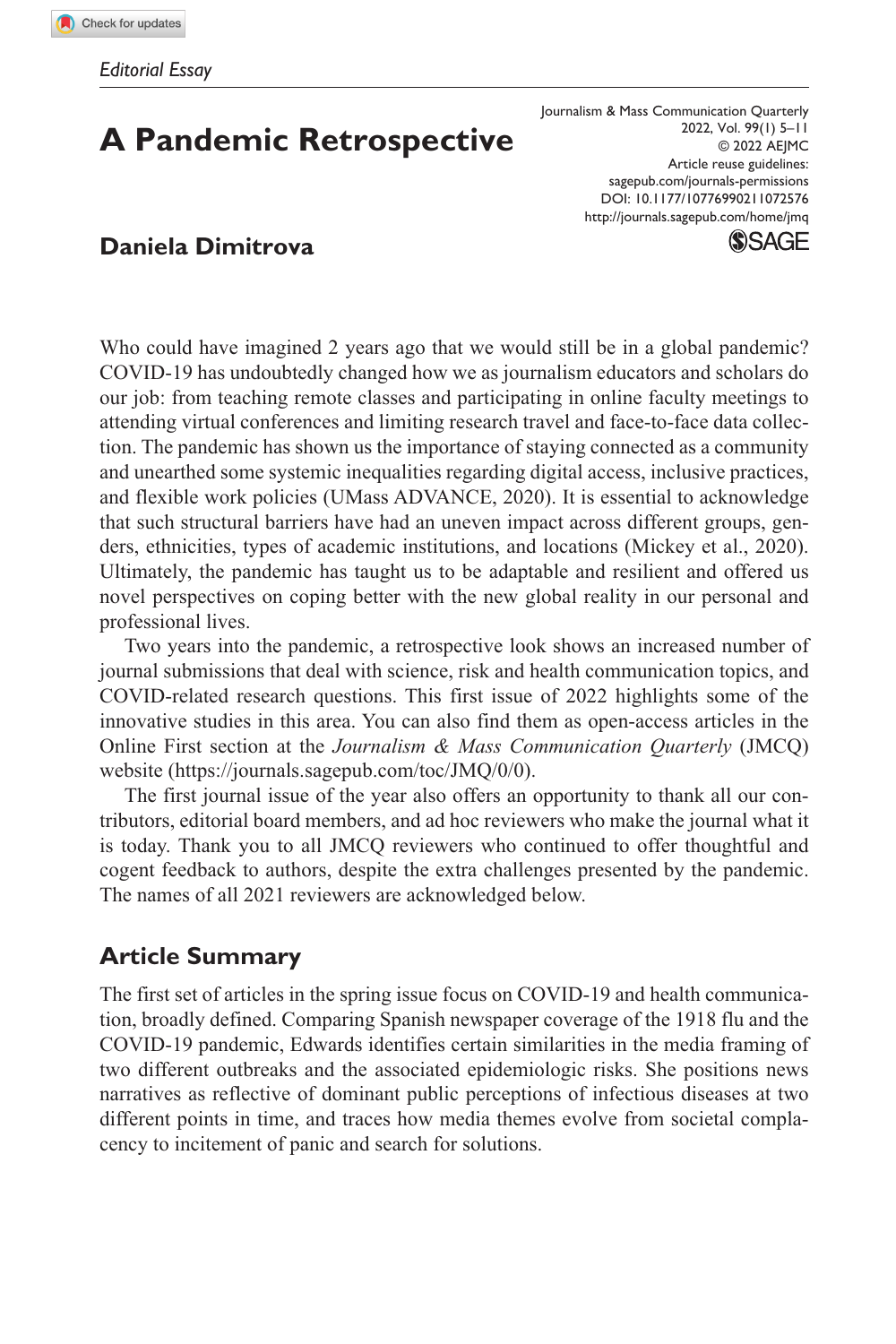Lee, Yamamoto, and Tandoc examined pandemic information-seeking behaviors in the United States and Singapore. They found that while people who seek news on social media believe they are well informed, news on social media negatively affects factual knowledge and is a positive predictor of subjective knowledge and miscalibration. The effect of traditional news seeking differed between Singapore and the United States, but traditional news did not harm factual knowledge gains in either country.

Using an online survey of over 700 respondents in China, Li and Zheng showed that emotional responses, subjective information norms, and insufficient information about COVID-19 were positively associated with online information seeking. Authors also found that social pressure and expectations could drive people to seek more information online, so policy makers may facilitate positive outcomes by encouraging and assisting the public in searching for prevention information online.

To determine the effects of exposure to COVID-19 information, Chu, Yeo, and Su conducted a meta-analysis integrating 47 empirical studies comprising 89,826 participants from 21 countries. They examined the cumulative effects and moderators of exposure to COVID-19 news and shared information on emotions, appraisals, and behaviors. The study found that the associations of overall media exposure with anxiety and psychological distress were weaker among those with direct COVID-19 contact, and there were psychological impacts from media exposure among health care professionals who were exposed to social media. The impacts from traditional media, however, did not have significant effects.

Through in-depth interviews, the next study explores the voices of Asian American journalists who faced racist discourse aimed at Asian Americans as perceived carriers of disease during the COVID-19 pandemic. Oh and Min argue that because of the intersectional identification of Asian American women as both raced and gendered, abuse was not disentangled because gender abuse is simultaneously racialized. Thus, racial activation was more pronounced for female journalists of color because they are the subjects of intersectional marginalization in their lives and newsrooms.

The majority of research about the effect of health-related news about public figures focuses on well-liked or famous people, but this study looks at peoples' feelings of pleasure at someone else's misfortune, or schadenfreude. Schadenfreude is linked to decreased information seeking and preventive health intentions of news consumers. To mitigate the effects of schadenfreude, Myrick and Chen recommend that public health advocates initiate empathy-focused campaigns to encourage acts of kindness when disliked public figures announce illness.

The following section looks at the role of gender in media production. In a study of the Chilean press, Leiva and Kimber found persistent gender bias in the newsroom favoring men, including the gender of quoted sources. However, when the news writer or the section editor is female, the likelihood of quoting female sources increases. The study suggests that men's privileged position is maintained through the news media and that women continue to be undervalued and minimized.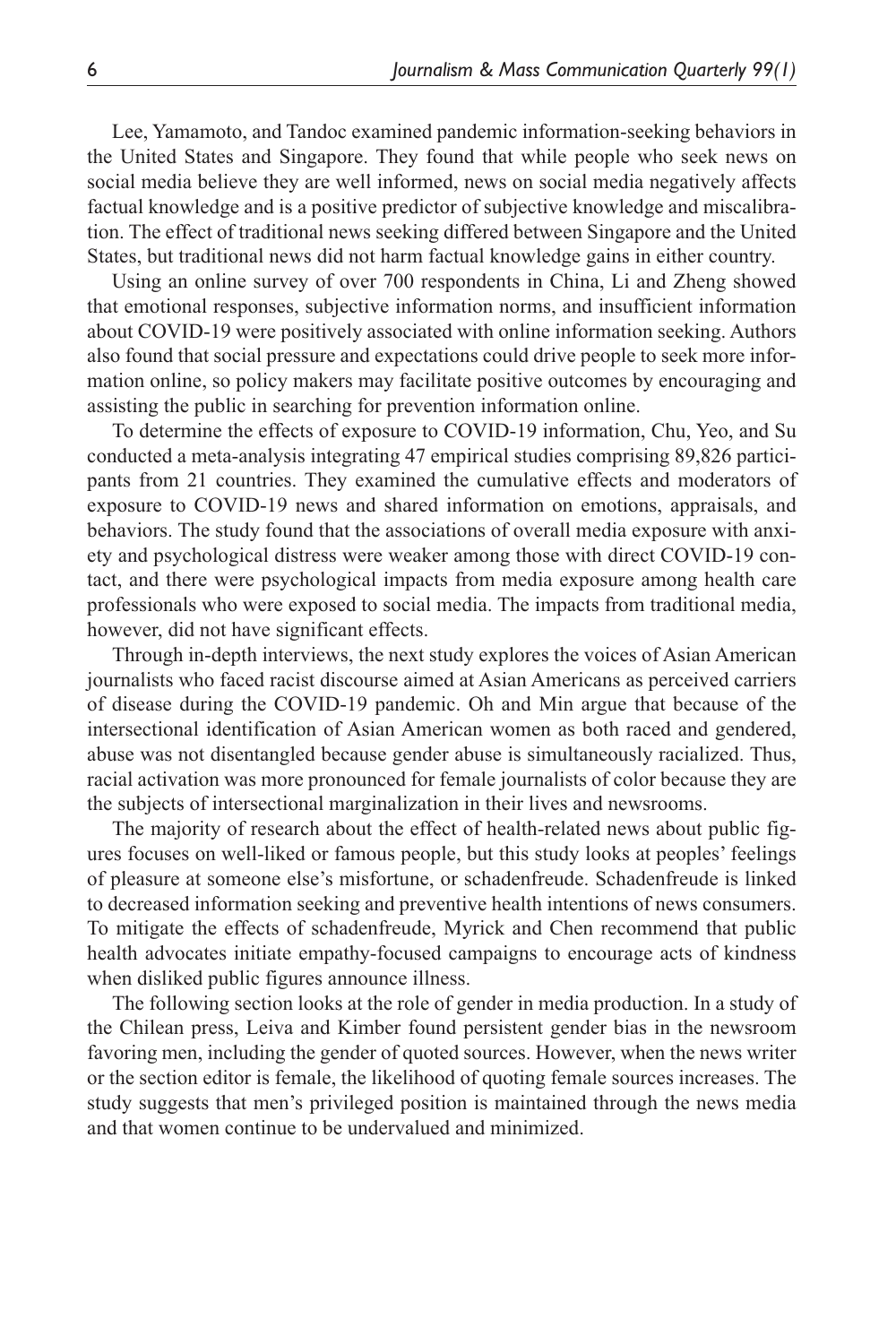Similarly, Paul, Sui, and Searles argue that female reporters continue to be underrepresented in newsrooms today. Their survey experiments indicate significant advantages to diversifying the newsroom and that there is little reason to worry about audience repercussions from doing so. They found that readers do not tend to doubt the credibility of a reporter or news outlet based on the gender of a reporter, source, or gendered nature of the issue.

Also, using experimental research design, Heo, Choi, and Overton investigated corporate social responsibility (CSR) efforts that support empowering women and how different communication strategies influenced consumer evaluations of a CSR activity. The results showed that message types, social distance, and gender could increase or decrease someone's CSR cause involvement. This research offers guidance to companies for effective message construction and targeting key audiences.

The last set of articles offer insights into media adoption and use among different audience segments. Using a four-wave panel survey in Sweden, Andersen, Johansson, Johansson, and Shehata identified four groups of news repertoires based on news interest, trust in mainstream news media, and sociodemographic information. They found that even in complex media environments and crises, each group's news repertoires remain stable and ritualized, even during profound contextual changes.

Through a national survey in the United States, the next article explored function preferences of millennial radio users regarding radio station-specific apps, factors that affect their adoption intentions versus their actual adoption behaviors, and brand loyalty. Chan-Olmsted and colleagues' findings contribute to literature about technology acceptance, mobile marketing, and media management.

Shifting to adolescent media consumption, this study of 13- to 18-year-olds from the United States used cultivation theory to examine the association between time spent with the media outlets of television, video games, and YouTube and participants' beliefs about masculine roles and norms. Scharrer and Warren found that heavy users of the aforementioned platforms endorse traditional views of masculinity such as emotional detachment, dominance, and avoidance of femineity more often than light users.

Thank you for being part of the JMCQ community—stay healthy, adaptable, and resilient!

> *Daniela Dimitrova Professor, Iowa State University*

## **References**

- Mickey, E. L., Clark, D., & Misra, J. (2020, September 4). Measures to support faculty during COVID-19. *Inside Higher Ed*. [https://www.insidehighered.com/advice/2020/09/04/advice](https://www.insidehighered.com/advice/2020/09/04/advice-academic-administrators-how-best-support-faculty-during-pandemic-opinion)[academic-administrators-how-best-support-faculty-during-pandemic-opinion](https://www.insidehighered.com/advice/2020/09/04/advice-academic-administrators-how-best-support-faculty-during-pandemic-opinion)
- UMass ADVANCE. (2020). *Documenting pandemic impacts: Best practices*. [https://](https://www.umass.edu/advance/sites/default/files/inline-files/UMass%20ADVANCE%20COVID-19%20Tool%20August%2017%202020%20Final.pdf) [www.umass.edu/advance/sites/default/files/inline-files/UMass%20ADVANCE%20](https://www.umass.edu/advance/sites/default/files/inline-files/UMass%20ADVANCE%20COVID-19%20Tool%20August%2017%202020%20Final.pdf) [COVID-19%20Tool%20August%2017%202020%20Final.pdf](https://www.umass.edu/advance/sites/default/files/inline-files/UMass%20ADVANCE%20COVID-19%20Tool%20August%2017%202020%20Final.pdf)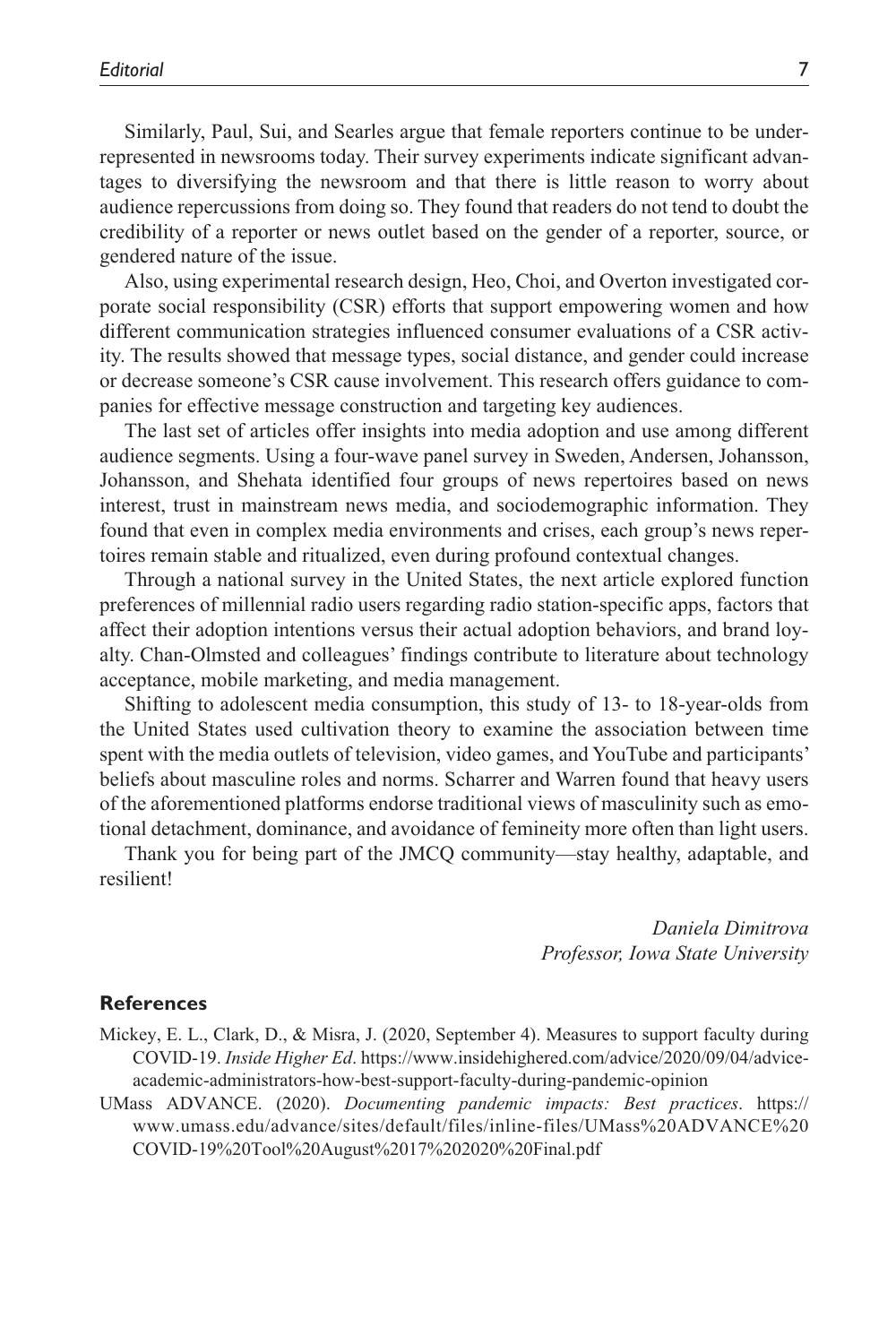the control of the control of the control of

## **List of 2021 Ad Hoc Reviewers**

| Abdenour, Jesse (1)         | Bobkowski, Piotr (3)     | Clemens, Cody (1)          |
|-----------------------------|--------------------------|----------------------------|
| Abril, Eulalia (2)          | Borah, Porismita (1)     | Clementson, David (1)      |
| Aday, Sean (1)              | Boukes, Mark (1)         | Clemm, Bernhard (1)        |
| Ahern, Lee (2)              | Bowe, Brian J. (1)       | Coen, Sharon (2)           |
| Aikat, Deb (1)              | Braddock, Kurt (2)       | Coleman, Keonte (1)        |
| Albæk, Erik (2)             | Bramlett-Solomon, Sharon | Collier, Jessica (1)       |
| Aldoory, Linda (1)          | (1)                      | Coman, Ioana (2)           |
| Alexander, Alison (1)       | Bravo, Vanessa (1)       | Conlin, Lindsey (1)        |
| Ali, Mohammad (2)           | Broussard, Jinx (1)      | Conway, Michael (1)        |
| Alkazemi, Mariam (2)        | Brown, Danielle (2)      | Cozma, Raluca (1)          |
| Allen, Mike (1)             | Brown, Riva (2)          | Craft, Stephanie (1)       |
| Alumit Zeldes, Geri (1)     | Browning, Nicholas (2)   | Crosswell, Laura (2)       |
| Amazeen, Michelle (3)       | Brubaker, Pamela (2)     | Cuillier, David (2)        |
| Amienyi, Osabuohien (3)     | Brugman, Britta (1)      | Culver, Kathleen (1)       |
| Andsager, Julie (3)         | Brummette, John (1)      | Cummins, Glenn (1)         |
| Ang, Peng Hwa (1)           | Brussard, Ryan (1)       | Curry, Alex (1)            |
| Appelgren, Ester (1)        | Bucy, Erik (1)           | Curry, Alexander (1)       |
| Appelman, Alyssa (1)        | Bulla, David (2)         | Dal, Aysenur (1)           |
| Appiah, Osei (2)            | Burden, Raegan (1)       | Dalrymple, Kajsa (1)       |
| Armstrong, Cory (5)         | Busselle, Rick (1)       | Dam, Linda (1)             |
| Ashley, Rokeshia (1)        | Butler, Earlesha (1)     | Dan, Viorela (1)           |
| Atkinson, Lucy (3)          | Buzzanell, Patrice (1)   | Dardis, Frank (2)          |
| Avery, Elizabeth (2)        | Byerly, Carolyn (1)      | de Vreese, Claes (1)       |
|                             |                          |                            |
| Bakker, Bert (2)            | Bystrom, Dianne (1)      | Delli Carpini, Michael (2) |
| Banas, John (1)             | Calvert, Clay (3)        | Demeter, Marton (2)        |
| Bantimaroudis, Philemon (1) | Carlson, Matt (2)        | Denham, Bryan (5)          |
| Barrett, Marianne (1)       | Carr, David (1)          | Devlin, Natalie (1)        |
| Baumann, Sabine (1)         | Carroll, Brian (1)       | Diers-Lawson, Audra (1)    |
| Baumgartner, Jody (1)       | Carter, Edward (2)       | Dodoo, Naa Amponsah (1)    |
| Beam, Michael (1)           | Carvalho, John (2)       | Du, Roselyn (1)            |
| Beaudoin, Christopher (3)   | Cassidy, Bill (1)        | Duffy, Andrew (2)          |
| Bee, Soo Young (1)          | Cha, Heewon (1)          | Dunwoody, Sharon (4)       |
| Belch, George (1)           | Chadha, Monica (2)       | Dupagne, Michel (2)        |
| Bellur, Saras (1)           | Chan, Michael (5)        | Eberl, Jakob-Moritz (2)    |
| Berkowitz, Dan (3)          | Chen, Hongliang (1)      | Edgerly, Stephanie (1)     |
| Bhandari, Manu (1)          | Chen, Hsuan-Ting (1)     | Edmondson, Aimee (1)       |
| Bien-Aime, Steve (1)        | Chia, Stella (1)         | Edwards, Heidi (2)         |
| Billings, Andrew (1)        | Cho, Jaeho (2)           | Edy, Jill $(1)$            |
| Biswas, Mas (1)             | Chon, Myoung-Gi (1)      | Ekdale, Brian (1)          |
| Bland, Dorothy (1)          | Chu, Haoran (1)          | Eko, Lyombe (1)            |
| Blankenship, Justin (1)     | Chuang, Angie (1)        | Ellithorpe, Morgan (1)     |
| Blevins, Jeffrey (1)        | Chung, Sungeun (1)       | Emmons, Betsy (1)          |
| Blom, Robin (2)             | Clavio, Galen (1)        | Erzikova, Elina (1)        |

*(continued)*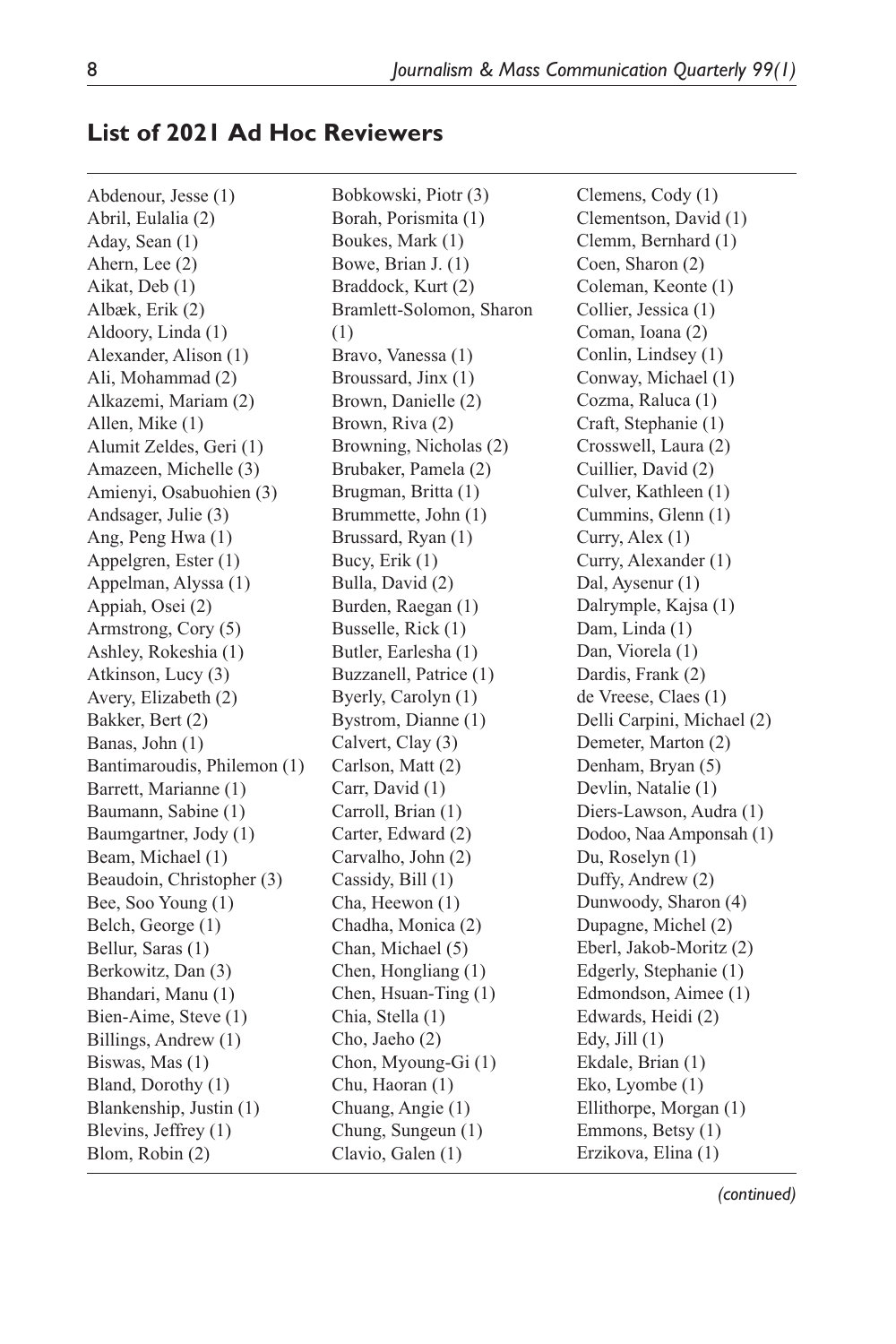*(continued)*

Everbach, Tracy (2) Fahmy, Shahira (1) Fan, Minghui (2) Feezell, Jessica (1) Feng, Yang (2) Fernandes, Juliana (1) Ferreira, Leonardo (1) Ferrucci, Patrick (2) Fink, Edward L. (3) Fisher, Melody (1) Fitzgerald, Kaitlin (1) Fogarty, Brian (3) Friedman, Barbara G. (1) Fuller, Ryan (1) Gade, Peter (1) Gaither, Barbara (1) García-Perdomo, Víctor (1) Garrison, Bruce (2) Garza, Melita (1) Geana, Mugur (1) Geidner, Nick (2) Geise, Stephanie (1) Georgiou, Myria (3) Gil de Zúñiga, Homero (2) Gil Lopez, Teresa (1) Gladson, Laura (1) Goggin, Gerard (2) Golan, Guy (1) Gotlieb, Melissa (1) Gower, Karla (1) Greene-Blye, Melissa (2) Griffin, Robert (1) Grunig, James E. (1) Gruszczynski, Mike (2) Guess, Andrew (1) Guo, Lei (4) Ha, Louisa (1) Hahn, Kyu (1) Hall, Alice (1) Hallin, Dan (2) Han, Jiyoung (1) Hanitzsch, Thomas (3) Hanusch, Folker (1)

Hasell, Ariel (1) Haught, Matthew (1) Heidenreich, Tobias (1) Heinonen, Ari (2) Hellmueller, Lea (1) Henderson, Jennifer (2) Herczeg, Petra (2) Hinnant, Amanda (1) Hmielowski, Jay (2) Hoewe, Jennifer (1) Holbert, R (3) Holman, Lynette (3) Holt, Lanier (1) Holton, Avery (7) Holtz-Bacha, Christina (3) Hong, Seoyeon (1) Hopp, Toby (1) Horvit, Beverly (2) Houston, Brant (1) Houston, J. Brian (1) Howe, Patrick (1) Hsu, Mei-Ling (2) Hu, Sisi (2) Huang, Zeping (1) Hume, Janice (1) Hunt, Daniel (1) Hutchens, Myiah (1) Hyun, Ki Deuk (1) Ilyas, Amir (1) Ishii, Kenichi (1) Jalette, Jerry (2) Jankowski, Stacie (2) Jarvis, Sharon (1) Jensen, Jakob (1) Ji, Yi Grace (1) Ji, Yingru (1) Jiang, Liefu (1) Jin, Jianbin (2) Johnson, Brett (1) Johnson, Erika (1) Johnson, Melissa (1) Johnson, Owen (1) Johnson, Tom (2)

Jones-Jang, Mo (1) Jordan, Amy (1) Jost, Pablo (1) Ju, Ilwoo (1) Ju, Youngkee (1) Jun, Jungmi (1) Jung, Jaemin (1) Karlsson, Michael (1) Kaufhold, Kelly (1) Kedrowski, Karen (2) Kelly, Jim (1) Kenski, Kate (1) Kerr, Robert (1) Kilmer, Paulette (1) Kim, Dam Hee (1) Kinney, Lance (1) Kiousis, Spiro (2) Klein, Leslie (1) Kline, Susan (1) Kohring, Matthias (3) Kowal, Christopher (2) Krishna, Arunima (1) Kroon, Anne (1) Kuru, Ozan (1) Kuypers, Jim (1) Lauffer, Kim (1) Lee, Chul-joo (1) Lee, Jae Kook (2) Lee, Slgi (1) Lee, Sungkyoung (1) Lee, Tae Ho (1) Lee, Tien-Tsung (1) Lee, Yen-I $(1)$ Len-Ríos, María (1) Leshner, Glenn (1) Li, Cong (1) Li, Jo-Yun (2) Li, Ruobing (2) Liebler, Carol (3) Lin, Carolyn (1) Lind, Fabienne (1) Liu, Jiangmeng (1) Liu, Juan (1)

*(continued)*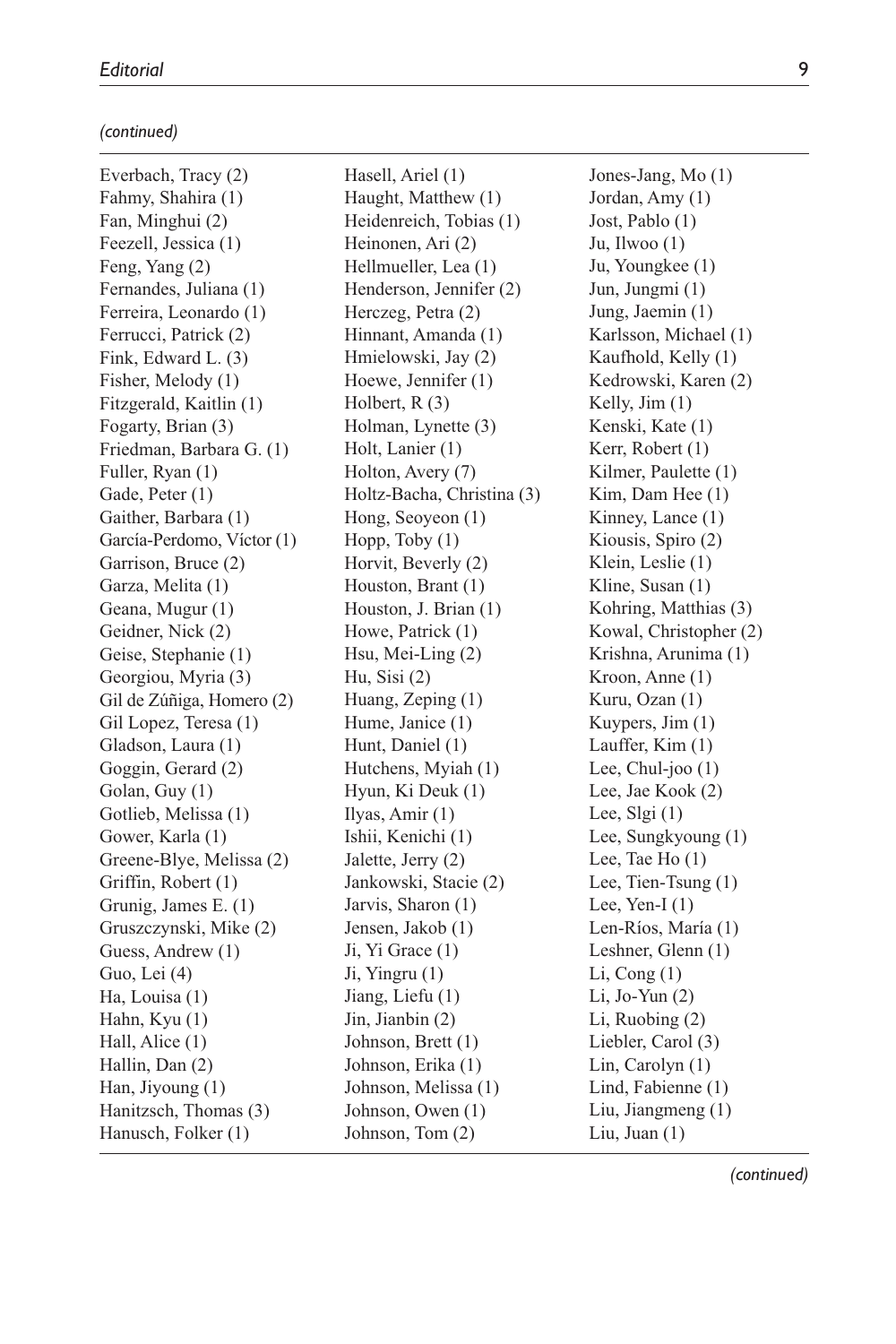*(continued)*

| Logan, Kelty (1)          | Nah, Seungahn (3)         |
|---------------------------|---------------------------|
| Logan, Robert (3)         | Nee, Rebecca (1)          |
| Long, Jacob (1)           | Neuendorf, Kimberly (4)   |
| Lou, Chen (1)             | Nyhan, Brendan (1)        |
| Lu, Jia-Yin (1)           | Ognyanova, Katherine (2)  |
| Lu, Yanqin (1)            | Oh, Jeeyun (1)            |
| Lucht, Tracy (3)          | Oh, Soo-Kwang (1)         |
| Luo, Yunjuan (1)          | Onyebadi, Uche (1)        |
| Luther, Catherine (1)     | Otto, Lukas (1)           |
| Lyons, Benjamin (1)       | Owens, Debbie (1)         |
| Maier, Scott (2)          | Ozdora, Emel (1)          |
| Major, Lesa Hatley (3)    | Page, Tyler (1)           |
| Maragh-Lloyd, Raven (1)   | Pain, Paromita (1)        |
| Marcus, George (2)        | Pan, Zhongdang (1)        |
| Mari, Will (2)            | Panek, Elliot (1)         |
| Martin, Justin (1)        | Parameswaran, Radhika (2) |
| Massey, Brian (3)         | Park, Hanna (1)           |
| Masullo, Gina M. (2)      | Park, Sung-Yeon (1)       |
| Matheson, Donald (1)      | Park, Young Eun (3)       |
| Matthes, Jörg (2)         | Parrott, Scott (2)        |
| Maurer, Marcus (1)        | Paskin, Danny (2)         |
| McElroy, Kathleen (1)     | Pasti, Svetlana (1)       |
| McGregor, Shannon (1)     | Paul, Newly (1)           |
| McIntyre, Karen (1)       | Pavlik, John (3)          |
| McIntyre, Karen (2)       | Pearson, Kim (1)          |
| McKeever, Brooke (1)      | Perreault, Gregory (1)    |
| Mellado, Claudia (2)      | Peterson, Dave (1)        |
| Meltzer, Christine E. (3) | Piwinsky, Mark (1)        |
| Men, Linjuan Rita (1)     | Plowman, Kenneth (1)      |
| Mena, Paul (1)            | pokrywczynski, james (1)  |
| Mendelson, Andrew (1)     | Pompper, Donnalyn (3)     |
| Mendenhall, Doug (3)      | Potter, Rob (1)           |
| Meraz, Sharon (1)         | Potter, W. James (2)      |
| Meta, Carstarphen (1)     | Powers, Matthew (1)       |
| Metzger, Jade (1)         | Pressgrove, Geah (1)      |
| Mislan, Christina (1)     | Pritchard, David (1)      |
| Moe, Alexander (3)        | Prochazka, Fabian (2)     |
| Mojaye, Eserinune (4)     | Proffitt, Jennifer (1)    |
| Moon, Bitt (2)            | Qu, Shuyang (2)           |
| Moore, Robert (1)         | Rainear, Adam (1)         |
| Moy, Patricia (1)         | Raman, Usha (2)           |
| Muddiman, Ashley (1)      | Ramaprasad, Jyotika (3)   |
| Muldrow, Adrienne (1)     | Rantanen, Terhi (1)       |
| Mutsvairo, Bruce (1)      | Reese, Stephen D. (2)     |

Reichert, Frank (1) Reinardy, Scott (1) Reinemann, Carsten (1) Riles, Julius (1) Risley, Ford (1) Roberts, Chris (1) Robertson, Craig (1) Robinson, Sue (2) Rodriguez, Lulu (4) Rodriguez, Nathian (1) Rosenthal, Sonny (1) Russmann, Uta (2) Russomanno, Joseph (1) Sanders, Meghan (1) Scacco, Joshua (2) Scharrer, Erica (2) Schemer, Christian (1) Schmierbach, Mike (1) Schneeweis, Adina (2) Schreiber, Maria (1) Semetko, Holli (2) Seo, Soomin (1) Shain, Stacie (1) Shapiro, Ivor (2) Shehata, Adam (2) Shelley, Mack (2) Shen, Fuyuan (1) Shen, Hongmei (2) Sherrill, Lindsey (1) Shin, Dong-Hee (2) Shin, Jieun (1) Sikanku, Etse (1) Singer, Jane (3) Slater, Michael (3) Smith, Jeffery (2) St. John III, Burton (1) Steindl, Nina (2) Stevens Aubrey, Jennifer (1) Stoycheff, Elizabeth (2) Strömbäck, Jesper (2) Su, Chris Chao (1) Sui, Mingxiao (3) Suk, Jiyoun (1) Swain, Kristen (2)

*(continued)*